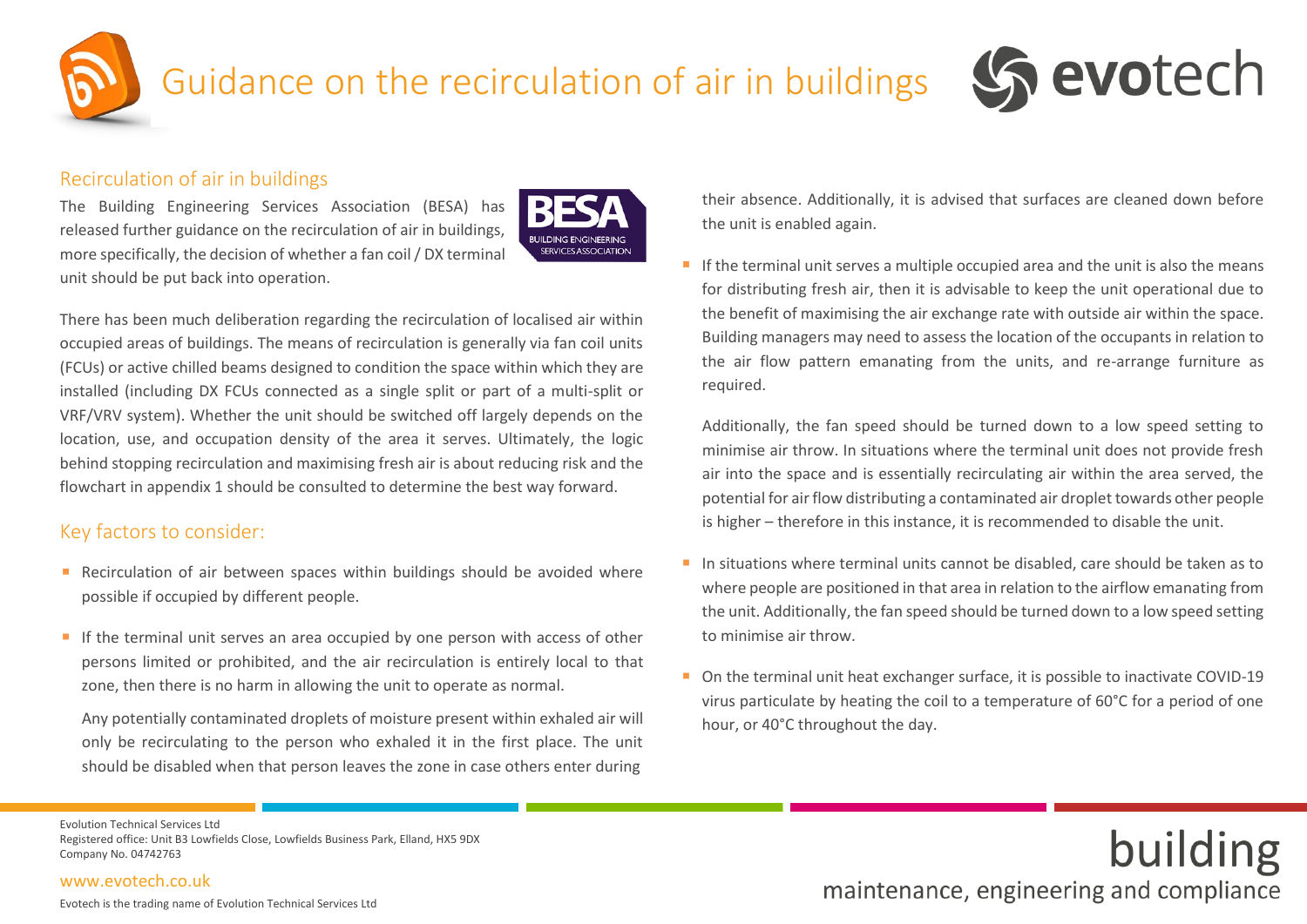



It is recommended that the system is set to enable full heating mode every evening, or at a time when the building or affected space is unoccupied, to allow the coil temperature to rise to 60°C for at least an hour with the fan enabled at full speed to ensure as much air as possible passes over the hot coil.

■ Increasing filter grade material within terminal units may put an undue strain on the fan motor causing burn out, or in the case of DX FCUs cause liquid refrigerant to slug back to the outdoor unit, damaging the compressor. For this reason, it should only be done where the air flow can be maintained at a suitable level.

*~*

*I hope you find this information useful -should you wish to discuss the guidance in greater detail or have any specific operational concerns relevant to your own buildings, please do not hesitate to contact me.*



**Richard James Watts** *MSc CEng MCIBSE* Consulting Engineer, Evotech 01422 377 541 **I [r.watts@evotech.co.uk](mailto:r.watts@evotech.co.uk)**



*[Please note – the information provided within this guidance document is based on knowledge available at the time of writing (7th August 2020). You should seek independent advice for information regarding any specific technical and/or legal issues.]*

Evolution Technical Services Ltd Registered office: Unit B3 Lowfields Close, Lowfields Business Park, Elland, HX5 9DX Company No. 04742763

[www.evotech.co.uk](http://www.evotech.co.uk/)

Evotech is the trading name of Evolution Technical Services Ltd

# building maintenance, engineering and compliance